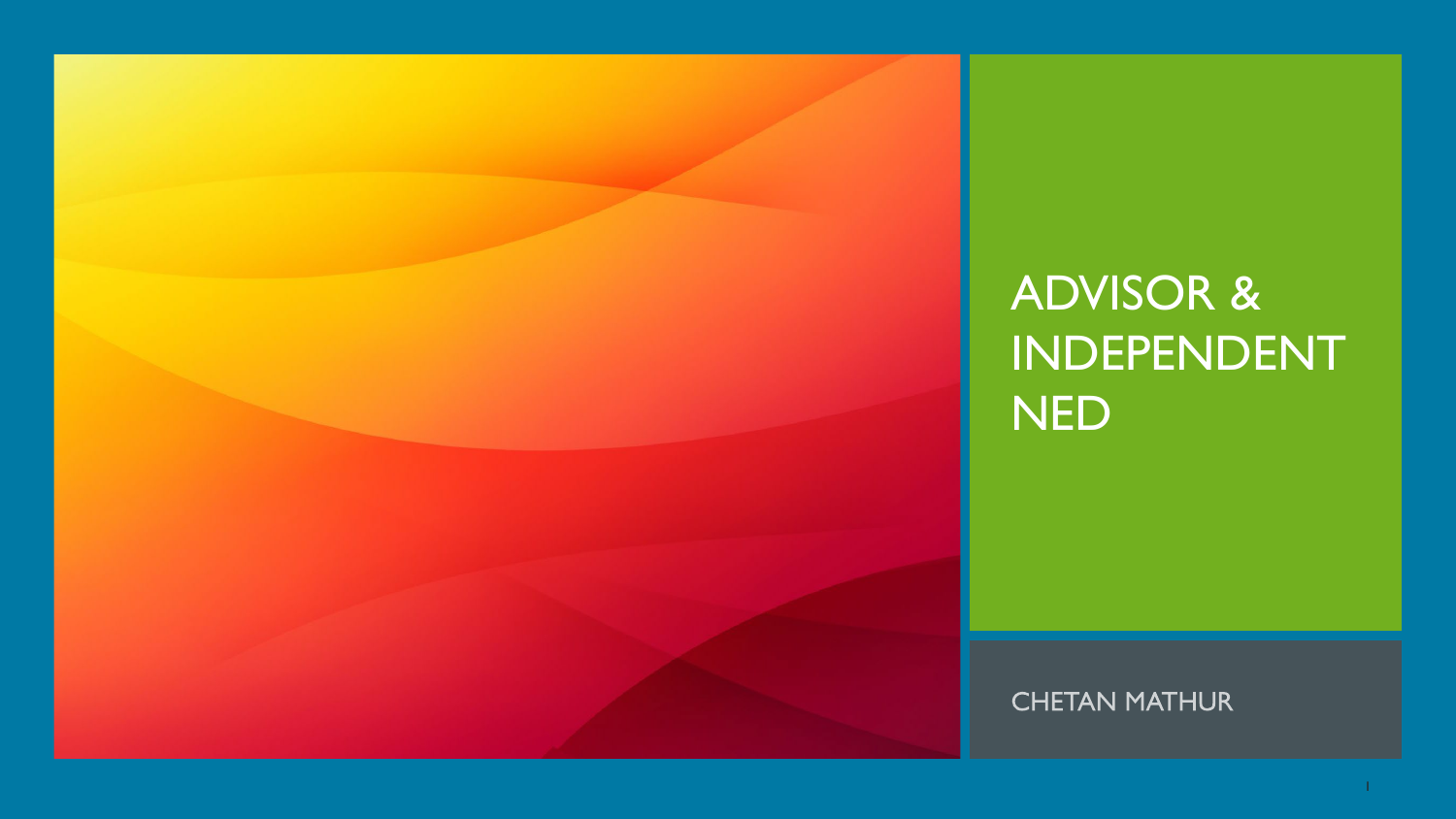- 2017 onwards Advisor and Independent NED
	- **PepsiCo GBS USA Lead Finance PMO**
	- **Prataap Snacks Ltd Chairman of Audit Committee & Ind NED**
	- **Mahindra HZPC Member Audit Committee & Ind NED**
	- Advisory Work ANZ PepsiCo, Jubilant Foods, Indo Food Indonesia
	- Global Risk Management Institute Board & Academic Council
	- Doctor 24x7 & Enhapp Health and Wellness Board Member
	- **Inflection Point Ventures An Angel Network Member**
- $1994 2016$  PepsiCo
	- **E** Controller India
	- **Asst Controller Asia, MEA and Africa**
	- **CFO FritoLay India**
	- **International Audit Director PepsiCo USA**
	- Sr Director Control AMENA (Asia, Australia and MEA) PepsiCo USA
- **1991-93 DCM Toyota**
- **1987 1991 Nagarjuna Fertilisers**
- **1982 AFF Ferguson & Co Chartered Accountants** 2

# TIMELINES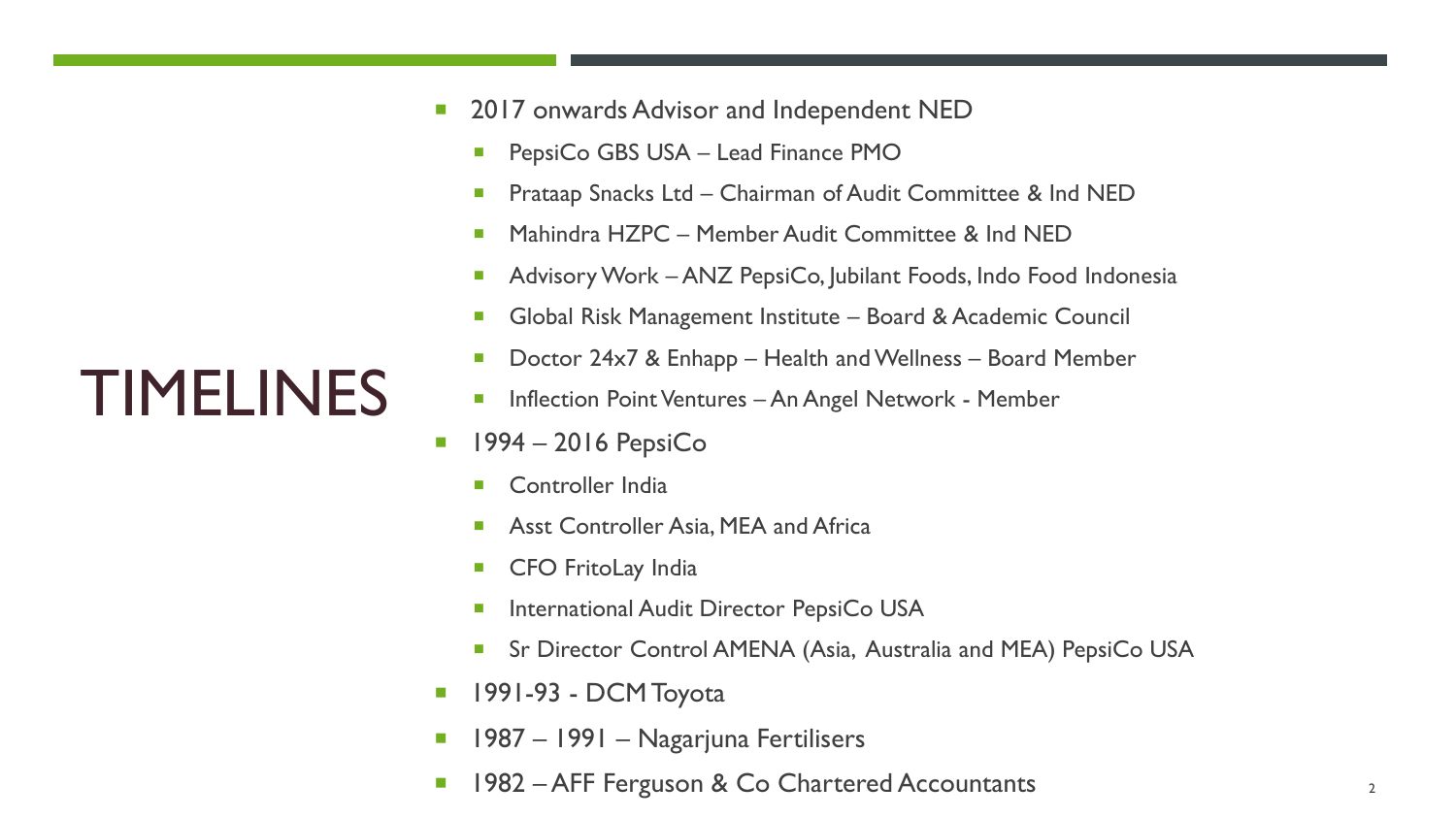### ACHIEVEMENTS

- **Mentoring start-ups and helping them get to scale**
- Advisory work Recognition at PepsiCo GBS as Above & Beyond & Chairman Award to Team HBS
- Top line growth and bottom line improvement across businesses in Asia.
- **Partnering with businesses and aligning business objectives to meet desired growth objectives.**
- **Proven competence in M & A process management and business integration.**
- **Expertise in control mechanisms leading to process improvement and productivity enhancement.**
- **Led significant change management initiatives in PepsiCo across the Asia Sector, such as** 
	- **Supporting the creation of the MENA Dairy JV,**
	- **Leading the Control Operating Model design,**
	- **Implement the COSO model for Enterprise and process risks**
	- **EXECT** Leading changes in product portfolio at Frito-Lay India as the CFO,
	- **Implementing the Franchise model in Foods at Bangladesh**
	- Recognized by way of many awards at PepsiCo for excellence in Strategic, Control and People Leadership.

**PEPSICO** CERTIFICATE OF RECOGNITION **CHETAN MATHUR**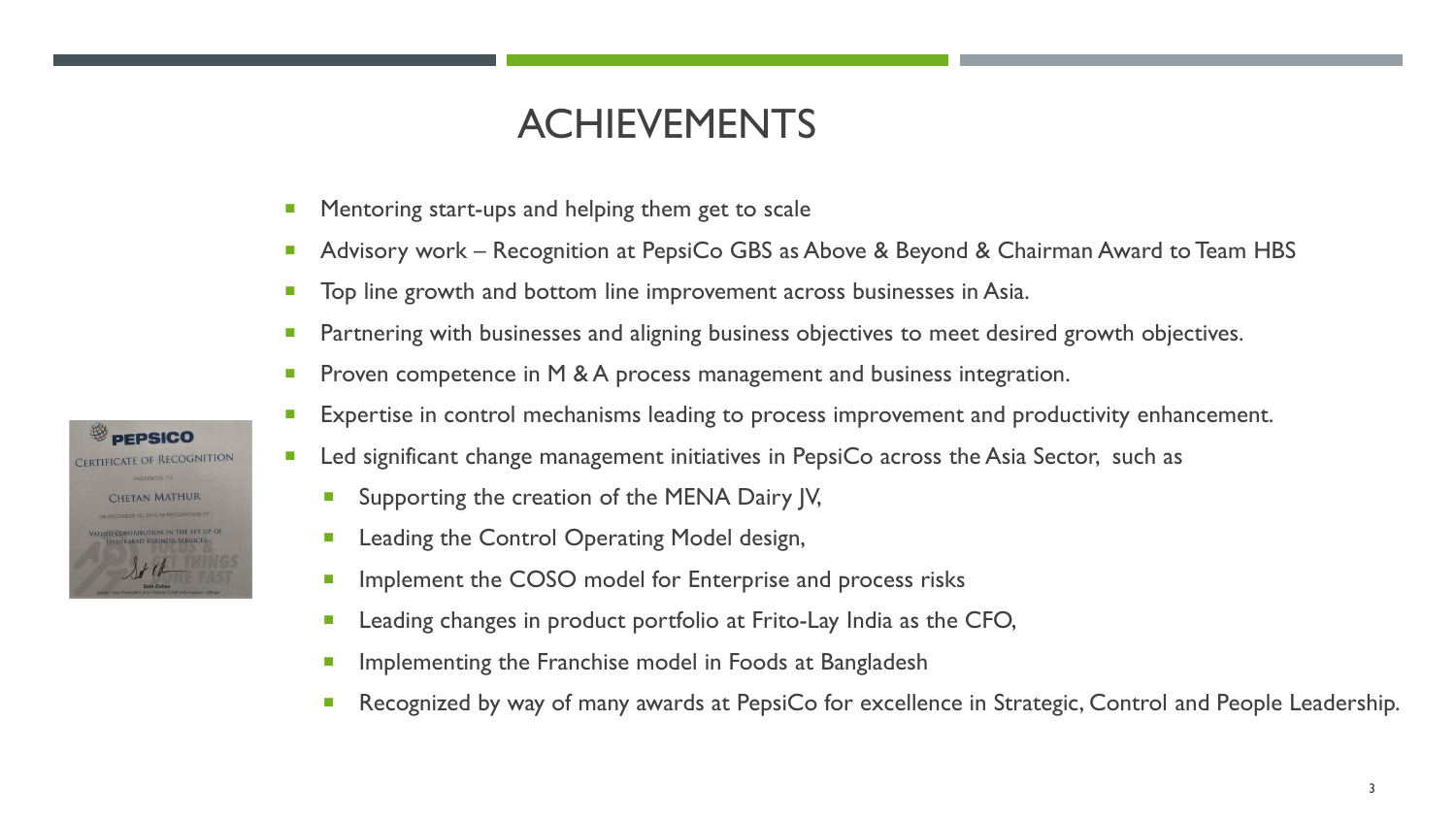# CONTROLLERSHIP



- I can Coach and Guide your Finance team on Reporting, Internal controls, Direct and Indirect taxes, Treasury and Statutory compliances as a part-time Advisor
- I have 11 years' experience as a Financial Controller in India and Asia at PepsiCo.
- I was a member of ICAI Financial Reporting Review Group at New Delhi for years 2015 to 2019.
- I have worked as a member of a Group instituted by ICAI on a Technical guide on Accounting and Auditing - Aviation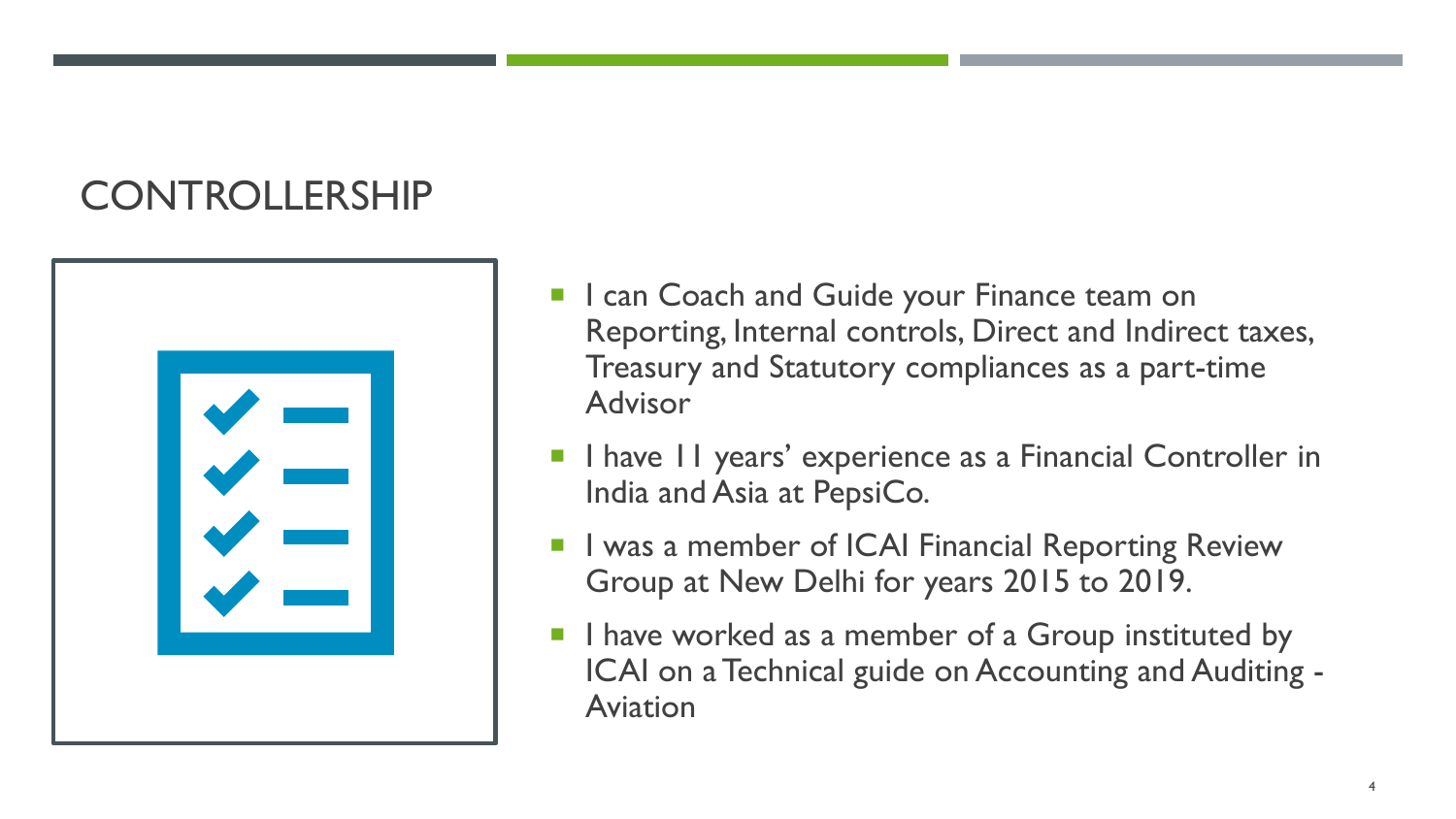# MENTORING START UPS

- **Rumi's Kitchen** from a small kitchen in DLF 4 to outlet at Banni Square and Food Truck
- **Doctor24x7** Now a JV with a Heath and Wellness Company based in Qatar
- **Global Risk Management Institute** from 6 students in first batch July 2017 to 16 student in Fifth batch July 2019.



ENHAPP

Doctor 24x7



ONE SHOT: Prof Madhu Vij, Chairman of Academic Council, GRMI and Chetan Mathur with students



5

**MANAGEMENT INSTITUTE Creating Risk Intelligent Professionals** 

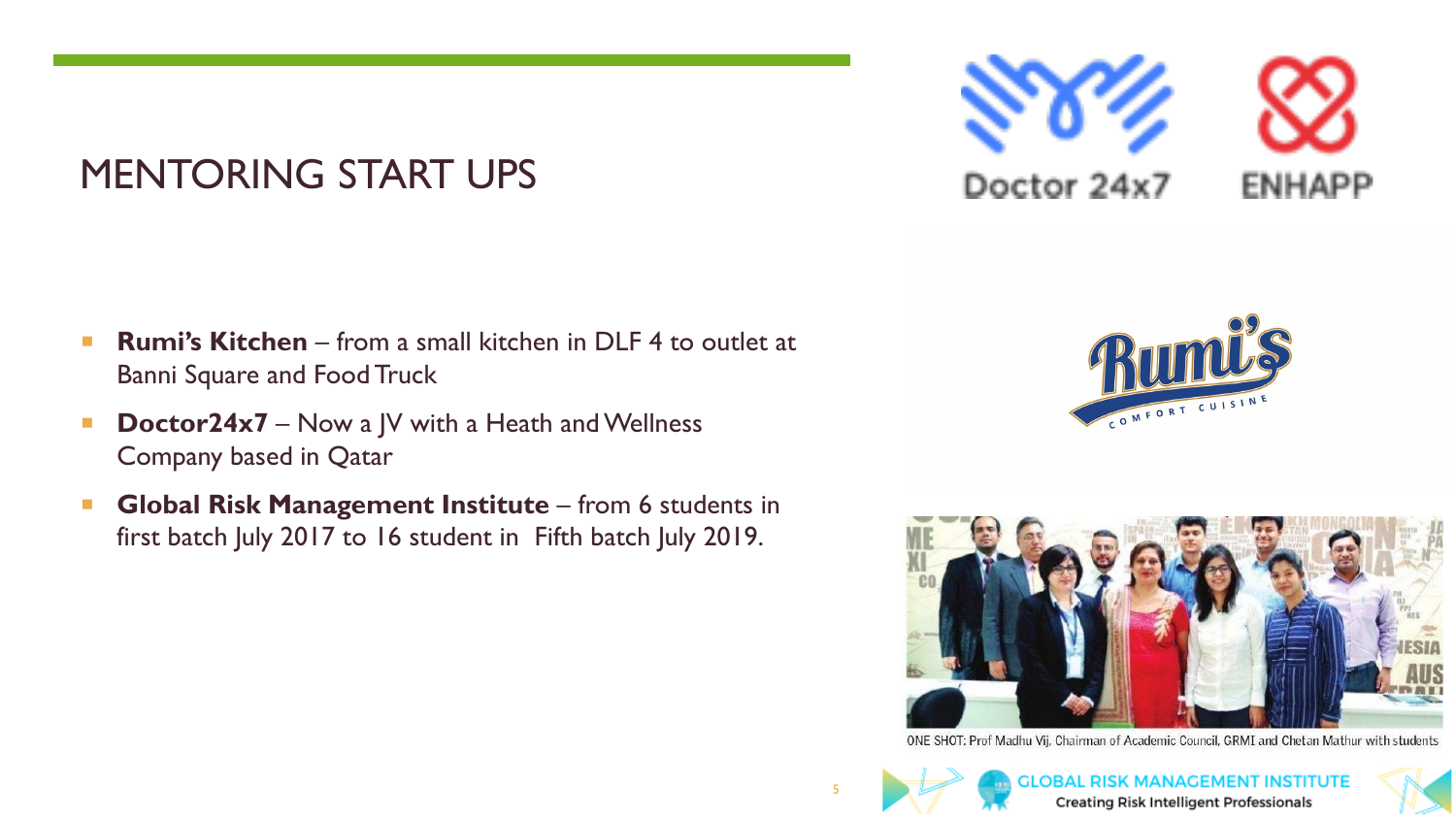# INDEPENDENT NED & MEMBER AUDIT **COMMITTEE**



- I am open to Independent NED positions in Mid to large companies especially in FMCG/CG sector.
- Trained at Non-Executive Directors' Association UK (www.nedaglobal.com)
- Fellow Member at Association of Independent Directors of India (www.aidindia.com)
- Currently independent NED at Mahindra HZPC Ltd and Member Audit **Committee** 
	- **Strengthening the Internal Control processes**
- Chairman of Audit Committee and Independent NED at Prataap Snacks Ltd a publicly listed company
	- Enhancing the IFC implementation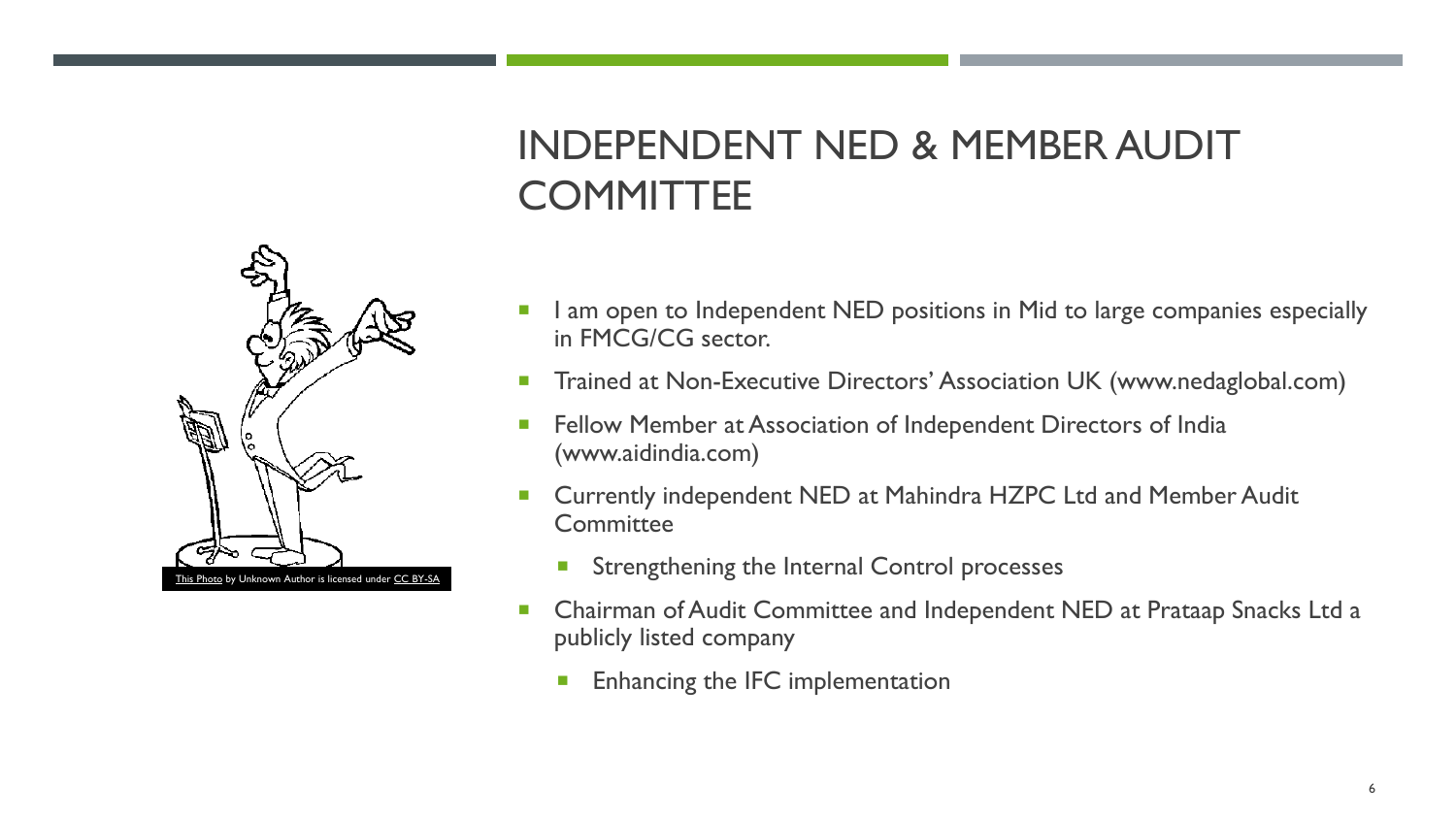

### ADVISORY

- I can work with the Board, CXO team and Operating teams to implement a robust internal control framework and ERM framework
- At PepsiCo I got an opportunity to lead this initiative across businesses in Africa and Asia.
- I am currently on the Board of "Global Risk Management Institute" (GRMI) (www.grm.institute) which has allowed me to remain current and have access to resources relating to risk management. GRMI has strategic partnerships with Institute of Internal Audit.
- Worked on assignments in 2017- 19 with
	- **Jubilant Foods Ltd (Dominos)**
	- **ANZ PepsiCo**
	- $\blacksquare$  IFC Indonesia ( a PepsiCo Foods JV)
	- **PepsiCo GBS (March 19 to June 20)**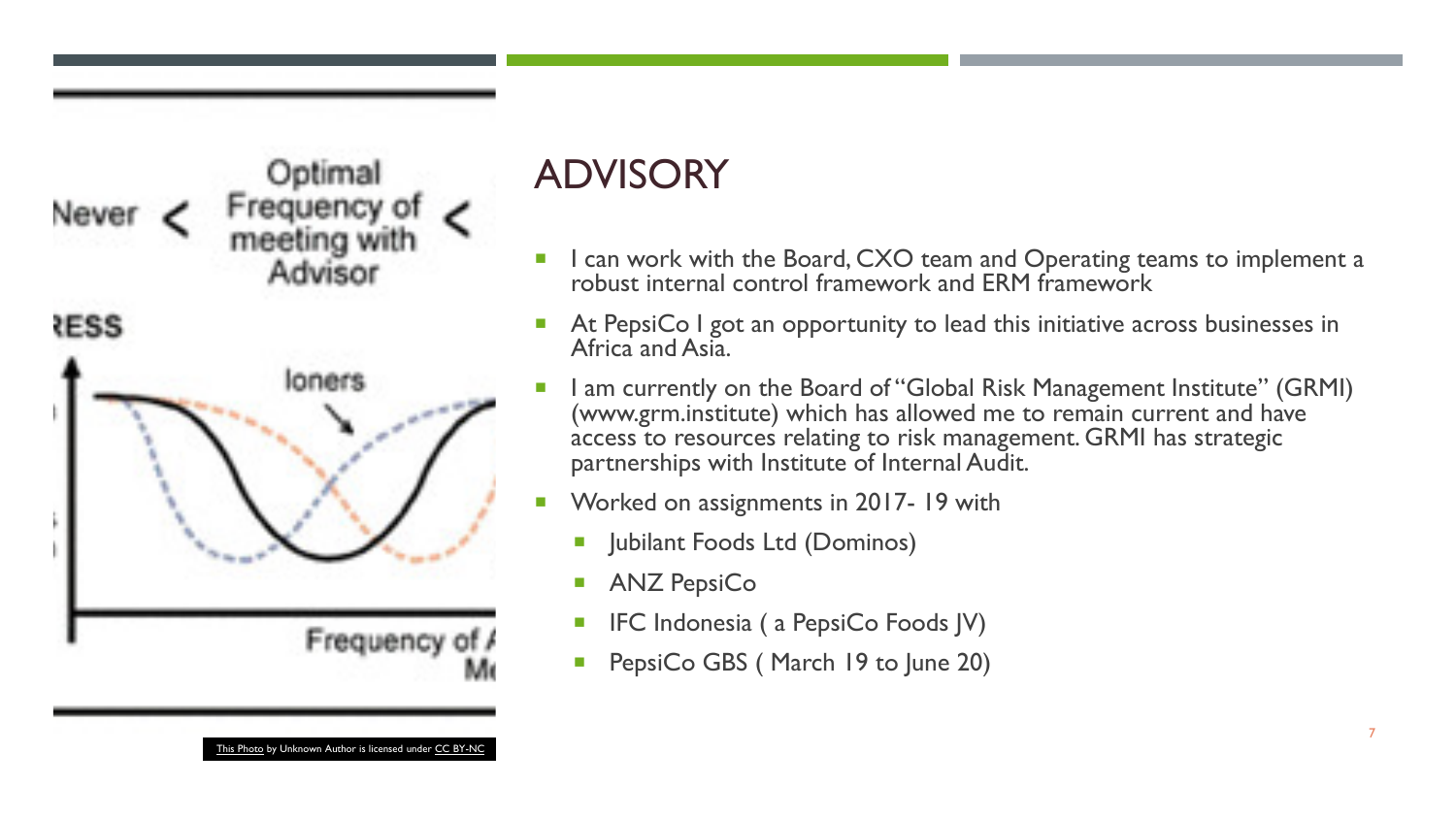# TRANSFORMATION AND INTEGRATION

e Infinite Loop of Transformat



I CAN HELP COMPANIES TO IMPLEMENT FINANCE TRANSFORMATION EXAMPLE IMPLEMENT/ENHANCE ERP SOLUTIONS, IMPLEMENT SHARED SERVICES AND REORGANIZE FINANCE FUNCTION

I CAN ALSO HELP COMPANIES TO IMPLEMENT INTEGRATION POST MERGERS AND ACQUISITIONS

AT PEPSICO, I HAVE LED FINANCE TRANSFORMATION IN INDIA AND WORK ON MERGERS IN INDIA AND MEA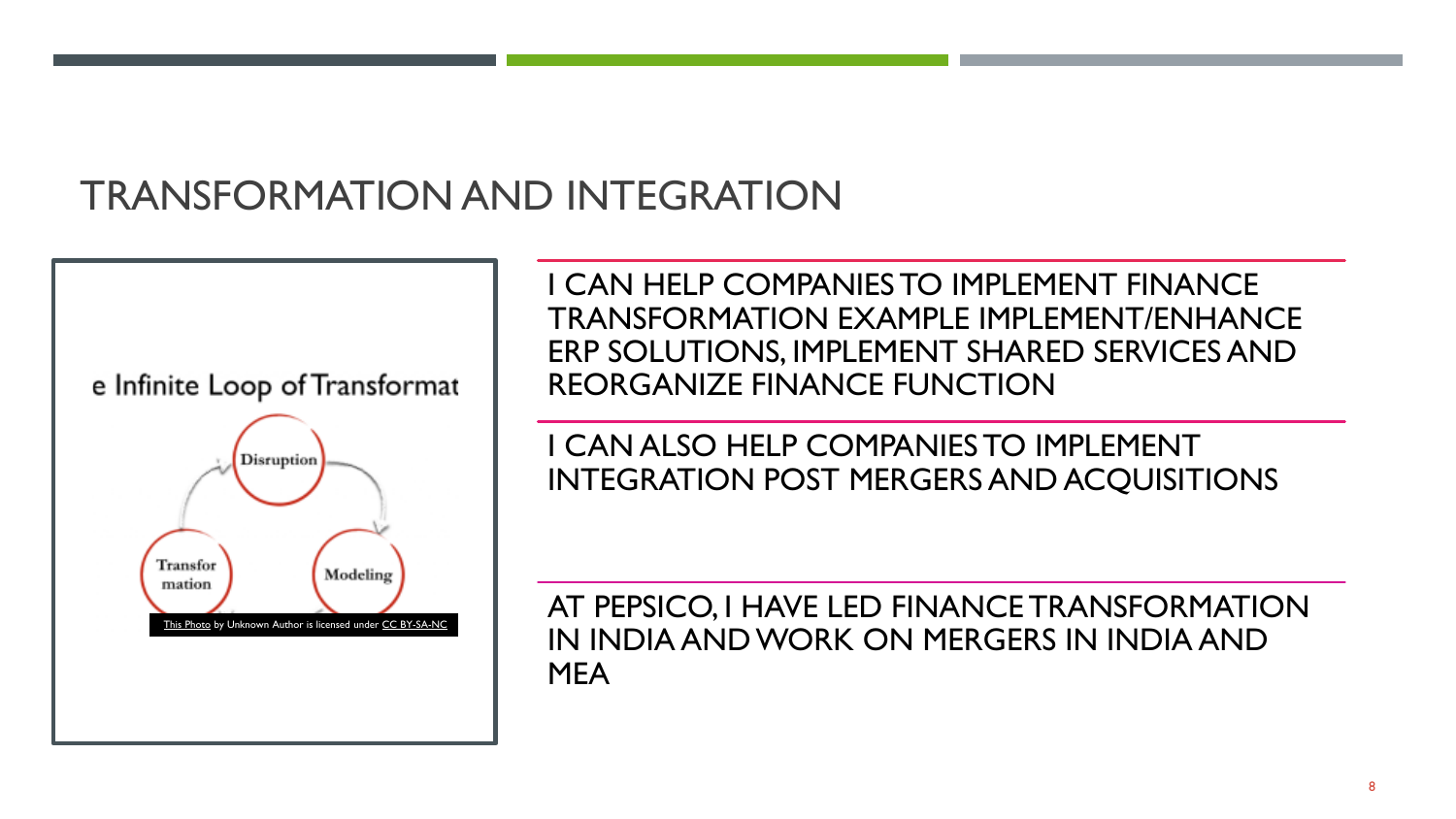# COACHING AND **EXPERIENCE** SHARING

I will be happy to coach and mentor your Finance Leaders and their team

I have led Finance teams of varying size from 10 to 60 and across many cultures since 2003

I have received very good ratings on people objectives at **PepsiCo** 

#### Done similar assignments at

- Swiss Singapore Overseas Enterprises Pte Ltd ( a Aditya Birla Company)
- Phillips India
- Toshiba
- Grant Thornton Audit Partners